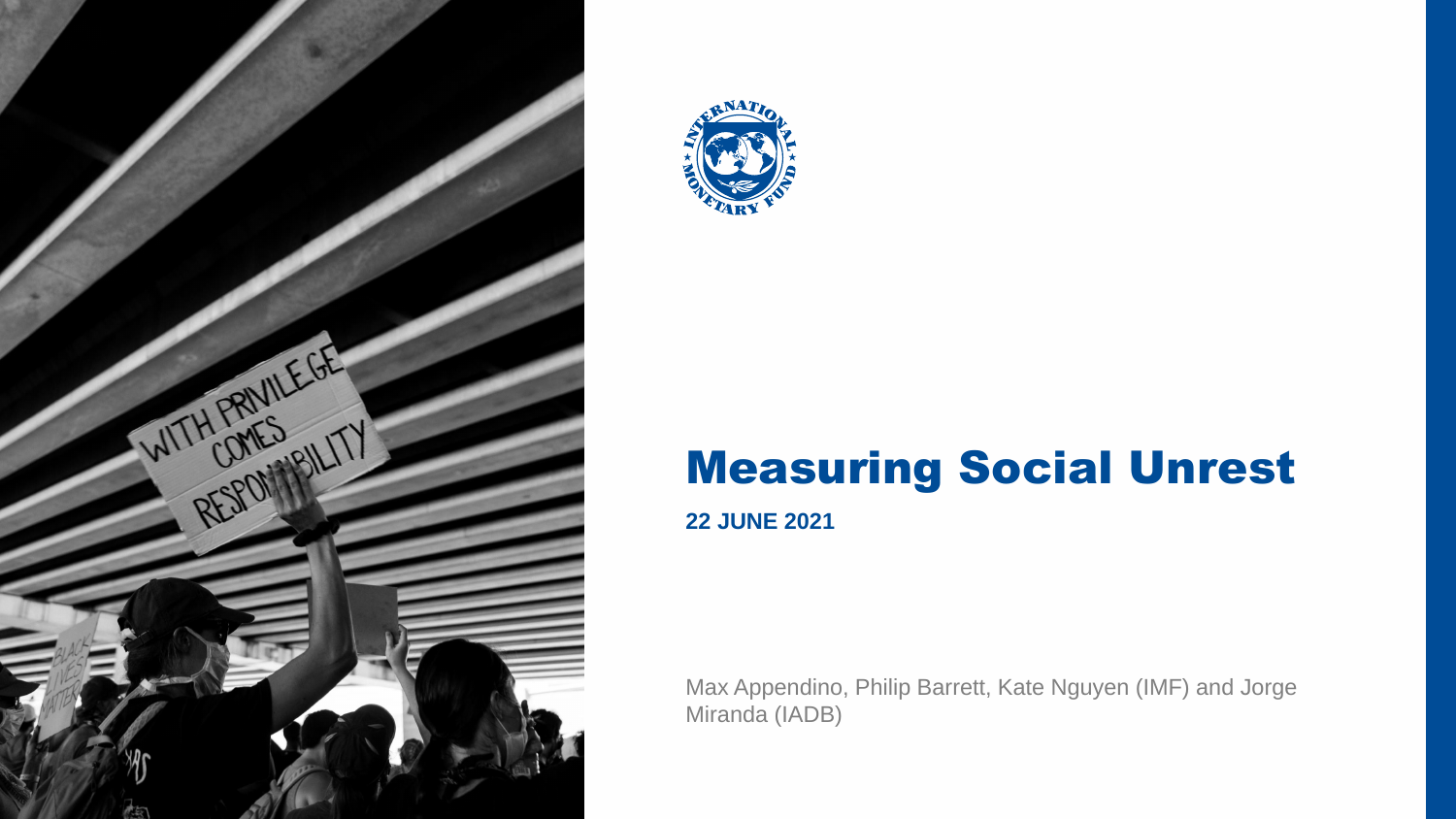#### Social unrest is widely covered in the news media



#### **Tens of thousands march in largest George Floyd** protests so far in the US

IMF | Middle East and Central Asia Department <sup>2</sup> **Motivation – Construction – Verification - Properties**

By Nicole Chavez, Ray Sanchez and Madeline Holcombe, CNN 10:42 PM ET, Sat June 6, 2020



# Colombia unrest: President Duque pledges police reform after protests

 $\circledcirc$  6 June

# **FINANCIAL TIMES**

## London and Dublin call for calm after fresh riots in Northern Ireland

Peter Foster in Brighton and Jim Brunsden in Brussels APRIL 8 2021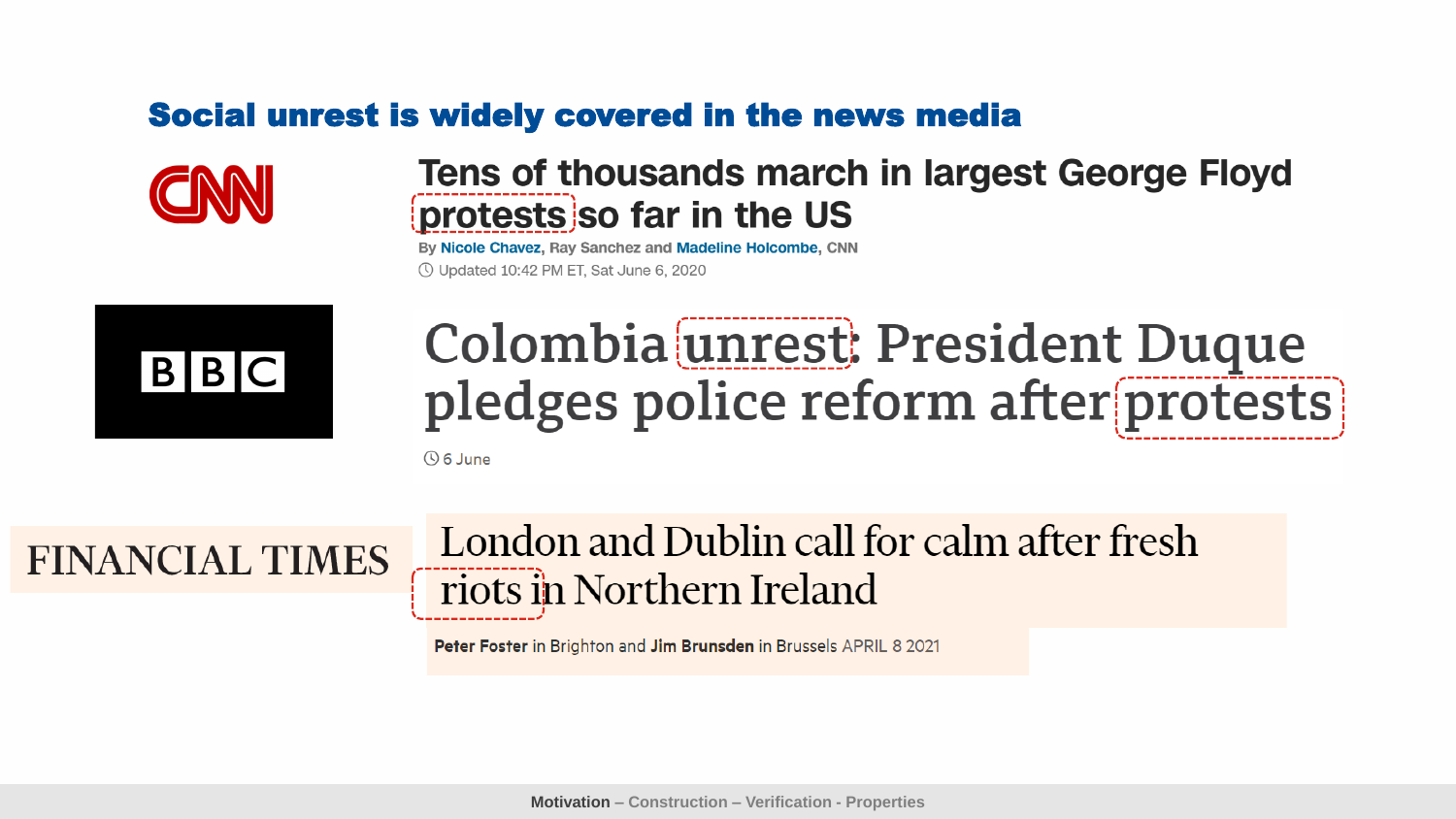#### In this research, we….

Found unrest to be **persistent** and **contagious,** and **not predictable by past unrest**

IMF | Middle East and Central Asia Department <sup>3</sup> **Motivation – Construction – Verification - Properties**



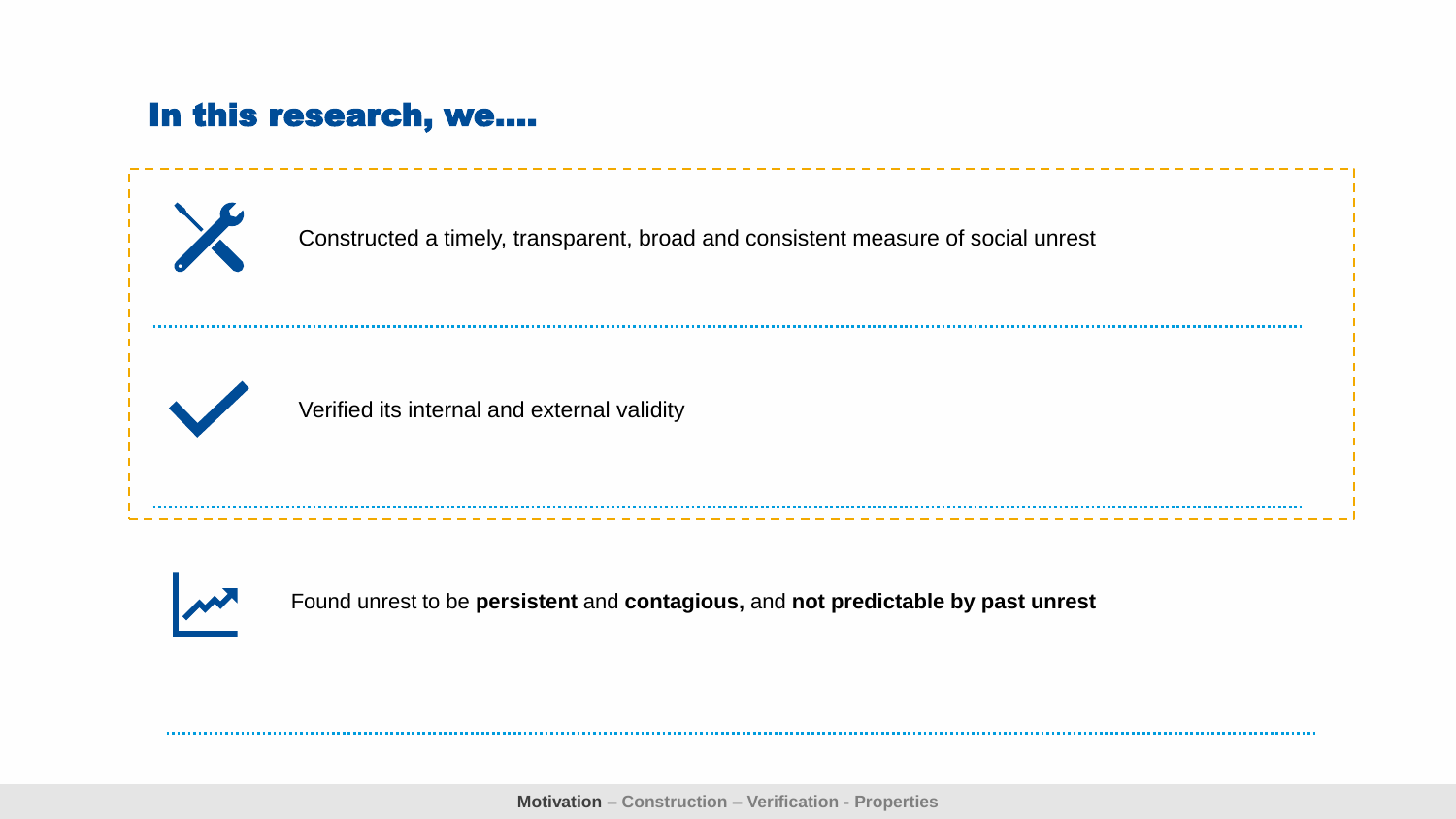#### There are measures of unrest already, but they could be improved

|                    | <b>CNTSD</b>                                                               | <b>ICRG</b>                                                             | <b>ACLED</b>                                                                           | <b>RSUI</b>                                                                               |
|--------------------|----------------------------------------------------------------------------|-------------------------------------------------------------------------|----------------------------------------------------------------------------------------|-------------------------------------------------------------------------------------------|
| <b>Methodology</b> | <b>Researchers collect</b><br>reports "mostly" from the<br>New York Times. | Surveys of subjective risk<br>perceptions                               | Researchers collect<br>reports from secondary<br>sources each week                     | Derived from number of<br>mentions of unrest from<br>major English-language<br>newspapers |
| <b>Frequent</b>    | Annual                                                                     | <b>Monthly</b>                                                          | As it happens                                                                          | <b>Monthly</b>                                                                            |
| <b>Transparent</b> | Methodology is not<br>publicly available                                   | <b>Underlying data and</b><br>methodology is not<br>publicly available. | Underlying data is not<br>publicly available.<br>Methodology is publicly<br>available. | Underlying data and<br>methodology are publicly<br>available.                             |
| <b>Broad</b>       | $1815 - now: 200$<br><b>countries</b>                                      | 1984-2019: 146 countries                                                | 1997-now: 49 African<br><b>countries</b><br>2010s-now: 106<br>countries                | 1990 – now: 130<br><b>countries</b>                                                       |
| <b>Consistent</b>  | <b>NA</b>                                                                  | Human coding                                                            | Consistent coding across<br>countries                                                  | Same query across<br><b>countries</b>                                                     |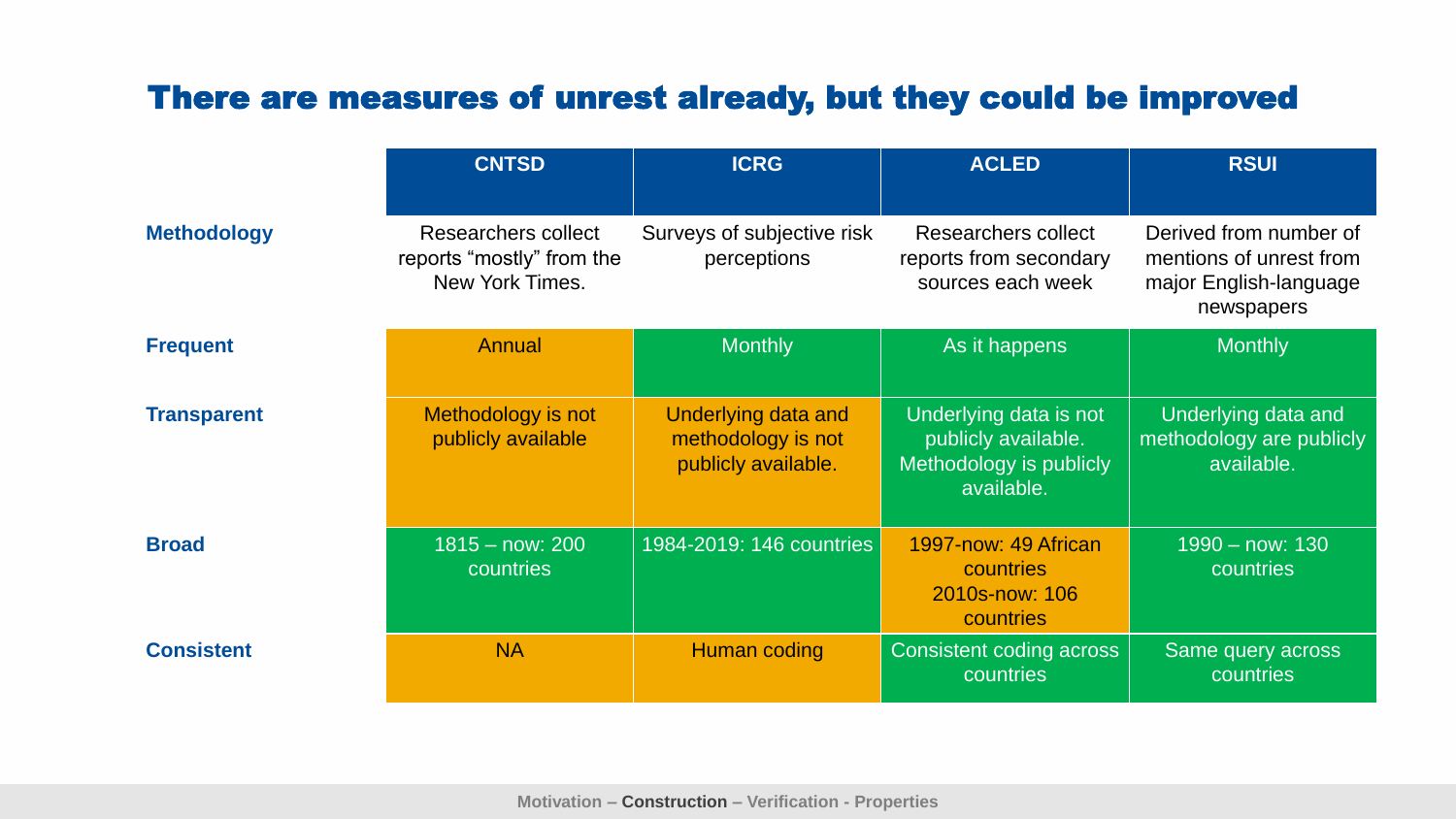#### The Reported Social Unrest Index (RSUI)

- Counts media mentions of relevant terms ("protest", "riot", "civil/social unrest" etc.)
- In 18 major English language newspapers and broadcasters (from US, Canada, UK).
- Covers 130 countries, monthly from 1986-present, updated  $\sim$  5<sup>th</sup> of each month

We create an index from media reports of unrest

- Check every one of ~700 events and keep ~600 (mis-usage of words)
- All labelled with a name
- Use events to compare with well-established timelines

Code large spikes in the index as *events*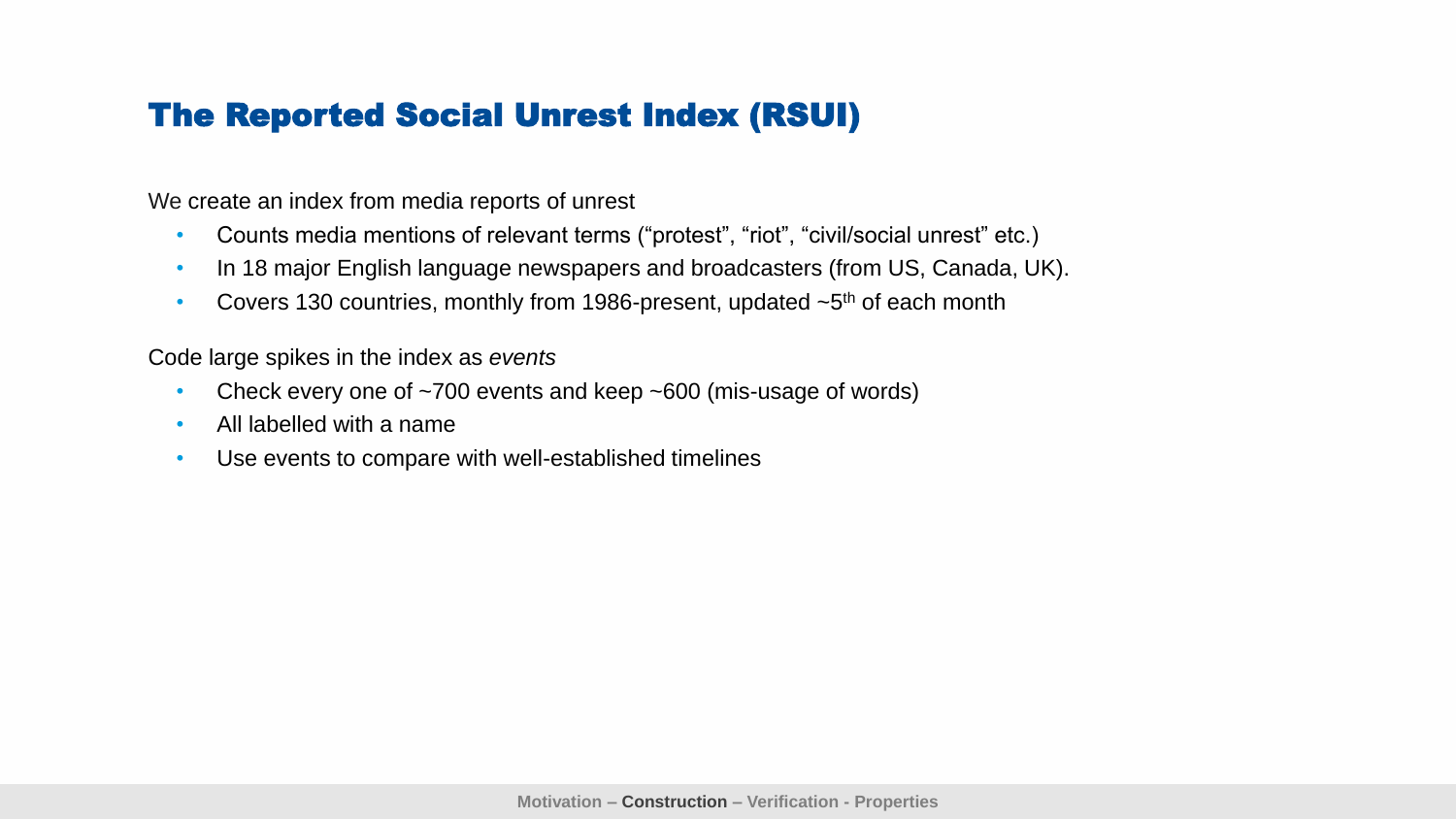#### Case study: Arab Spring 2011-2015



IMF | Middle East and Central Asia Department <sup>6</sup> **Motivation – Construction – Verification - Properties**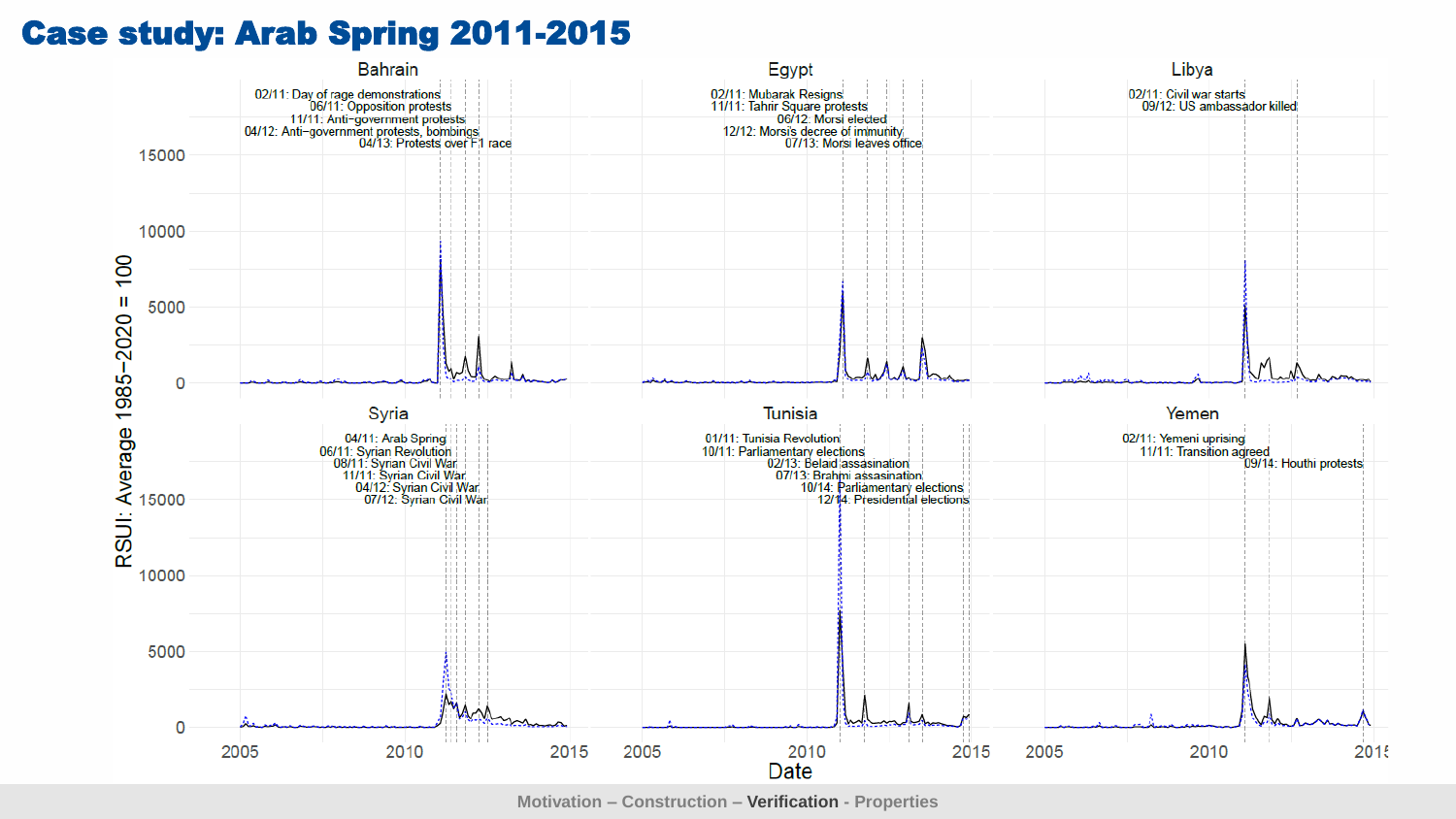#### Case study: Thailand 2006-2014



IMF | Middle East and Central Asia Department <sup>7</sup> **Motivation – Construction – Verification - Properties**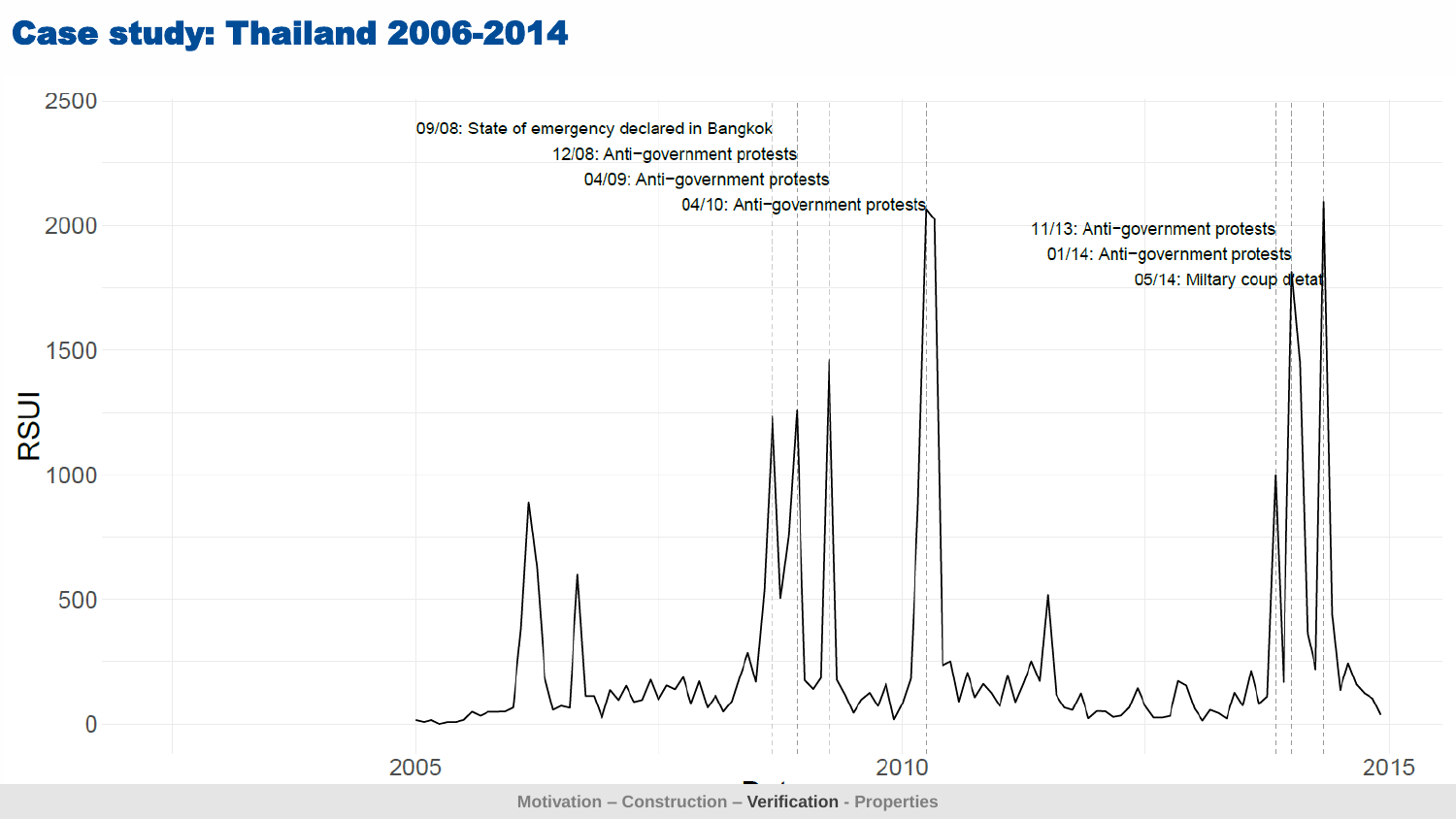#### **Discussion**

Comparison to narrative source is the gold standard

It is an end-run around many possible critiques: bias, omissions, etc.

Further checks

- Different sources, search terms, language
- Agrees with ACLED on a limited subset

Armchair theory of why this works

- Unrest is rare (~1% of country-months) but more likely following a prior event in the same country (~4%) or a neighbor (~3%).
- Unrest events are sudden and prediction is difficult.

- Major protests/demonstrations etc. are very newsworthy
- "Even" in countries with little coverage normally, we see spikes e.g. coups in Burkina Faso & Burundi 2015, protests in Togo 2017, Myanmar 2021

Rudimentary analysis of unrest events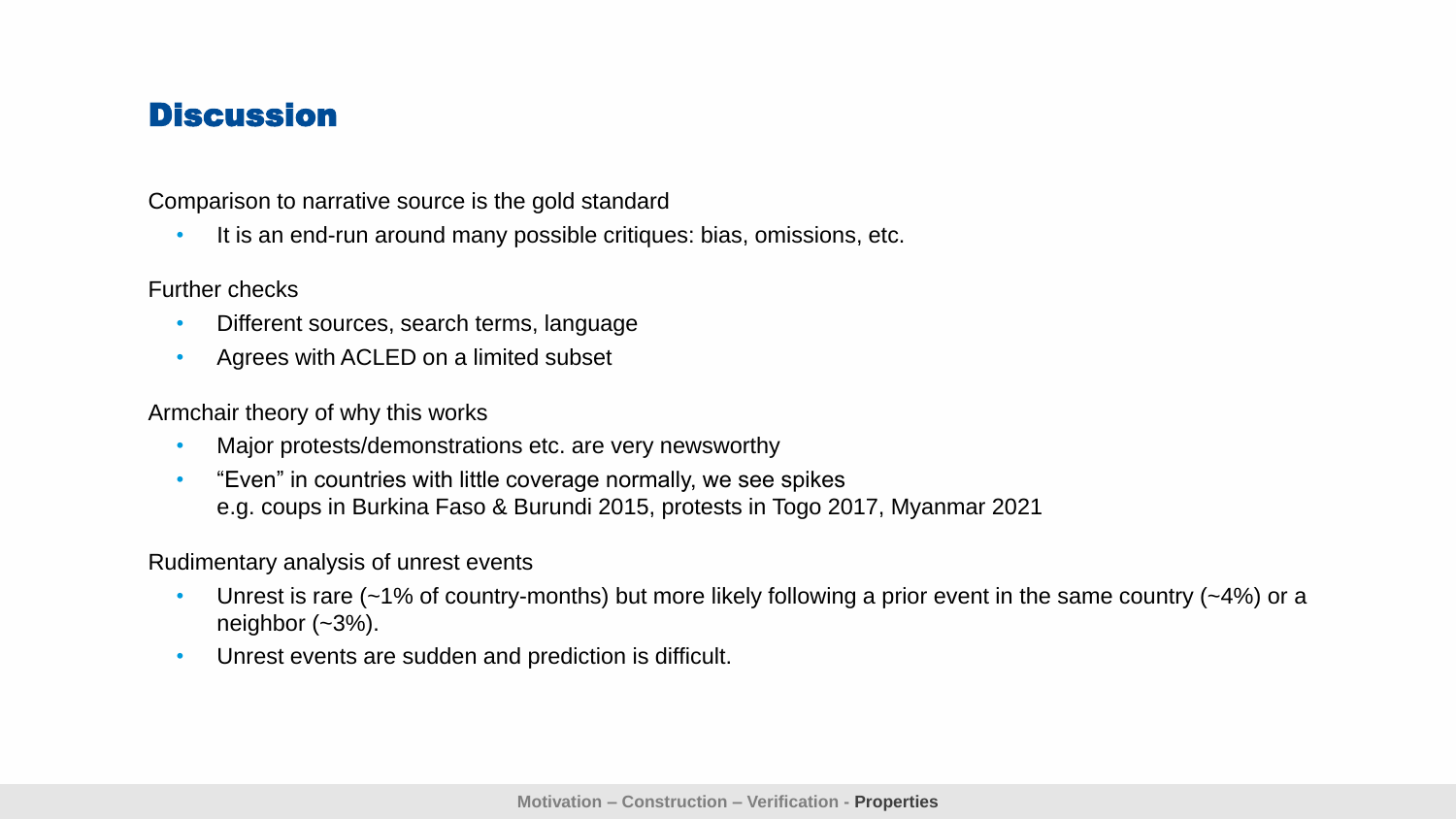#### Recent applications

- 1. What drives social unrest?
	- Socio-economic determinants of unrest: Hlatshwayo & Redl (2021a)
	- Disasters (esp. pandemics): Barrett & Chen (2021)
- 2. What is the economic impact of social unrest?
	- Economic: Hadzi-Vaskov et al. (2021), Hlatshwayo & Redl (2021b)
	- **Financial: Barrett et al. (2021)**

An emerging body of IMF work tackles two questions: